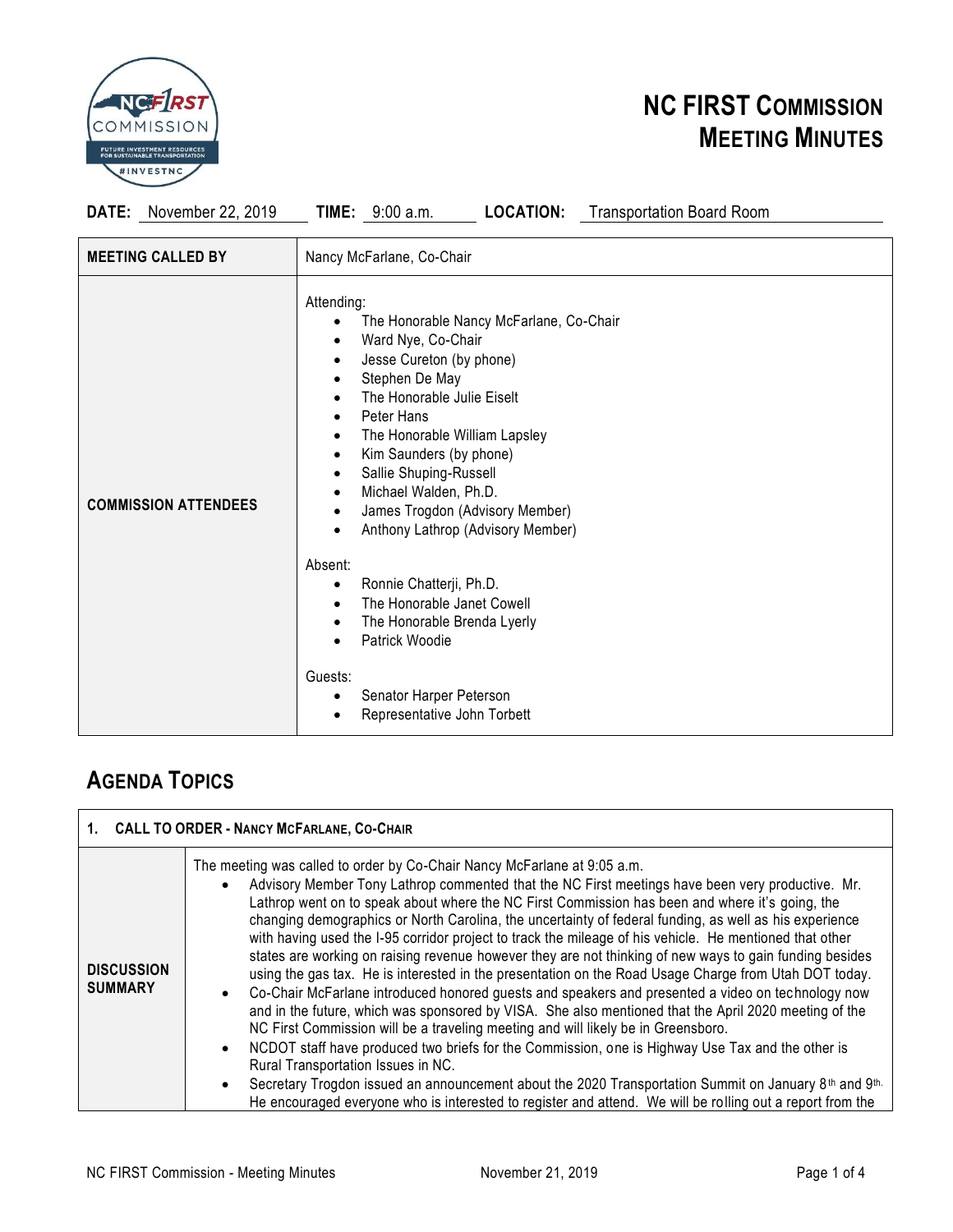

## **NC FIRST COMMISSION MEETING MINUTES**

NC First Commission on the recommendations on where we go in the future of transportation and the opportunities over the next two decades at the 2021 Transportation Summit.

#### **2. Lessons Learned in Utah and Around the Country - Carlos Braceras, Executive Director, Utah Department of Transportation (UDOT), 2018-19 President of the American Association of State Highway and Transportation Officials. DISCUSSION SUMMARY** Mr. Carlos Braceras presented Lessons Learned in Utah and Around the Country, Funding the Future of Transportation. He advised that Utah will begin a voluntary Road Usage Charge (RUC) (tax by mile) program on January 1, 2020. It will provide electric and hybrid vehicle owners the option to pay 1.5 cents per mile or a flat annual registration fee. Utah is the second state in the nation to adopt a RUC. UDOT's Strategic Goals are Zero Fatalities, Preserving Infrastructure and Optimizing Mobility. Discussion and questions that came from his presentation included: • Will the RUC roll out apply to all vehicles? No, gas vehicles are not involved. This means less of a reliance on the gas tax. • Has there been any push-back from legislature? Yes, the biggest problem is not general fund monies, but getting projects completed faster. • North Carolina gets a lot of thru-traffic and we are a major corridor for east coast travelers. How does UDOT deal with travelers across state lines? UDOT has Geo-fencing over the top of the road; this tell them how many miles of Utah roads are being used UDOT uses transponders and license plate readings, tolls and occupancy detection. The biggest money maker is the fees from offenders. • Is the Vehicle Miles Traveled (VMT) plan becoming more popular? Yes, a pilot grant program in UT has been created which helps pay for the implementation of this program. If NC is interested, be active in the congressional grant program. • What is your highest level of tolls? UT has six different zones, and the highest toll is \$2 right now, but it can be adjusted administratively. • UDOT chose to focus on electric / hybrid vehicles for their pilot. Are there other areas to focus on for a pilot and what are the benefits to customers? UDOT is dealing with a fairness issue, since they found that electric vehicles weren't paying for their share. Also, they are looking at fleet vehicles and mobility companies such as Uber and Lyft. • How do you envision monthly or yearly billing? What happens if a mileage counting device isn't plugged in? If you're enrolled in the program and you remove the device, you will be billed for the entire (highest) amount than may be due. If the device is removed, then inserted again, it will be realigned with the odometer. • How does the payment work? It works like a wallet. \$25 is deposited from a credit card. When the balance is down to \$10, more money is added from the credit card. • Has there been push-back from electric vehicle owners? Yes, and we should be incentivizing their contribution to the clean air quality. This is why the RUC could help them.

| The Movement of People in the Future - Alex Gibson, Director of Mobility Strategy, TransLoc<br>3. |                                                                                                                                                                                                                                                                                                                                                                                                                                                                                                                                  |  |
|---------------------------------------------------------------------------------------------------|----------------------------------------------------------------------------------------------------------------------------------------------------------------------------------------------------------------------------------------------------------------------------------------------------------------------------------------------------------------------------------------------------------------------------------------------------------------------------------------------------------------------------------|--|
|                                                                                                   | Mr. Alex Gibson discussed how the movement of people will change in the future. Mr. Gibson focused on advances<br>in public transit and the automotive industry. Discussion and questions that came from the presentation included:                                                                                                                                                                                                                                                                                              |  |
| <b>DISCUSSION</b><br><b>SUMMARY</b>                                                               | Can your technology be used to improve the cost imbalance of public transportation? Yes, it can be used<br>$\bullet$<br>to optimize services and tools. For example, the software can analyze whether they should have 10<br>vehicles serve 20 people, or five vehicles serve 18 people.<br>A question about what a machine-readable sign might be. It is a sign that a camera in a vehicle can read<br>$\bullet$<br>(i.e., a stop sign or a speed limit sign). The sign must be interpretable and not too complex. For example, |  |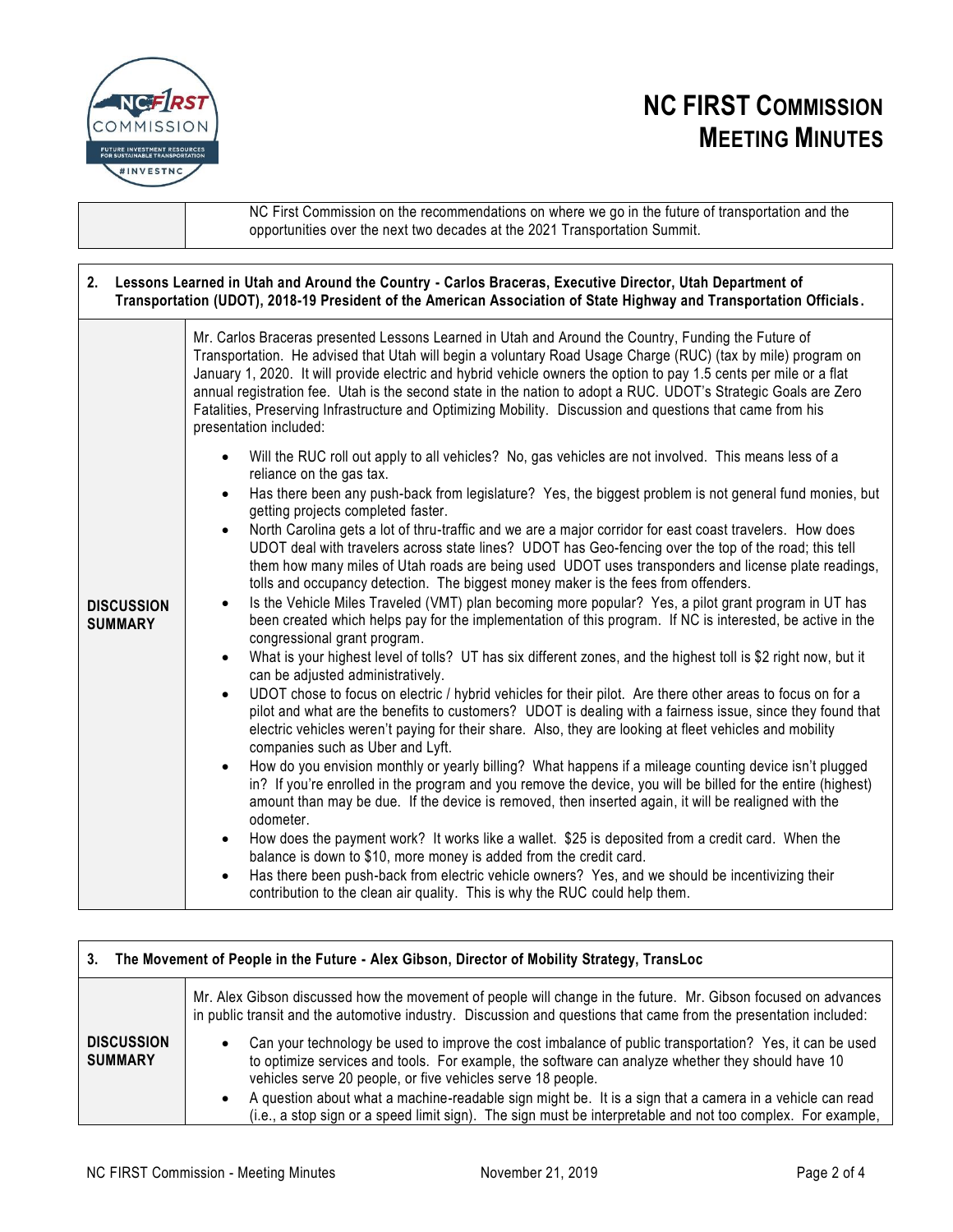



a parking sign with dates and times would be tough. A machine-readable sign itself is not electronic, but it is high-contrast or easier for a machine to read in another way. • A request that Mr. Gibson would reflect on the pilot program with GO Triangle. The pilot with GO Triangle in Research Triangle Park (near IBM and Cisco) had a goal to reduce fixed routes and improve service in the middle of the day. The conclusion was that it was not cost-effective to run. IBM pays nothing for bus service, however, they should; they pay for power and water, so they should pay for transportation.

**4. Creating Smart Cities – Adoption of Technological Innovations and Infrastructure Improvements - Rana Sen, Managing Director, Transportation and Smart City Initiative Lead, Deloitte Consulting, and Mandy Bishop, Program Manager, Smart Columbus, City of Columbus, Ohio**

| <b>DISCUSSION</b><br><b>SUMMARY</b> | Mr. Rana Sen and Ms. Mandy Bishop discussed how cities can become more innovative. The City of Columbus,<br>Ohio's vision is to reinvent mobility. Columbus won the coveted USDOT Smart City Challenge in 2016 and<br>leveraged the \$40 million grant into \$500 million in investment with the help of private funding. Columbus focuses<br>on reducing single-occupant rides, improving mobility data, and increasing electric vehicles. Columbus ended its<br>one-year self-driving shuttle pilot in September, which transported 15,000 people.<br>There was no time for questions at the end of the presentation. Some key points included the following:<br>Mr. Sen spoke on the mobility landscape which is evolving rapidly, five guiding principles (opportunity,<br>inclusivity, sustainability, experience and safety), the ecosystem of deliberate collaboration between public<br>and private sectors, four different approaches to policy and regulation, as well as inclusion, stakeholder<br>engagement and human-centered design.<br>• Ms. Bishop spoke on the vision and mission of the City of Columbus, Ohio. She mentioned that cities tend<br>to be data-rich but cannot access the data or understand it as well as transportation departments, which<br>receive a lot of funding from the feds.<br>• Ms. Bishop mentioned that we need to have data system that can ingest the data, process it, and filter out<br>the data that isn't needed. She clarified that the City of Columbus doesn't collect data that they don't<br>need; they do not collect (Personally Identifiable Information) PII. |
|-------------------------------------|------------------------------------------------------------------------------------------------------------------------------------------------------------------------------------------------------------------------------------------------------------------------------------------------------------------------------------------------------------------------------------------------------------------------------------------------------------------------------------------------------------------------------------------------------------------------------------------------------------------------------------------------------------------------------------------------------------------------------------------------------------------------------------------------------------------------------------------------------------------------------------------------------------------------------------------------------------------------------------------------------------------------------------------------------------------------------------------------------------------------------------------------------------------------------------------------------------------------------------------------------------------------------------------------------------------------------------------------------------------------------------------------------------------------------------------------------------------------------------------------------------------------------------------------------------------------------------------------------------------------------|
|-------------------------------------|------------------------------------------------------------------------------------------------------------------------------------------------------------------------------------------------------------------------------------------------------------------------------------------------------------------------------------------------------------------------------------------------------------------------------------------------------------------------------------------------------------------------------------------------------------------------------------------------------------------------------------------------------------------------------------------------------------------------------------------------------------------------------------------------------------------------------------------------------------------------------------------------------------------------------------------------------------------------------------------------------------------------------------------------------------------------------------------------------------------------------------------------------------------------------------------------------------------------------------------------------------------------------------------------------------------------------------------------------------------------------------------------------------------------------------------------------------------------------------------------------------------------------------------------------------------------------------------------------------------------------|

#### **5. NC Moves 2050 Plan - Amna Cameron and Burt Tasaico, Office of Strategic Initiatives and Program Support, Alpesh Patel, Senior Associate/ Office Director, Integrated Planning and Policy, Cambridge Systematics and David Jackson, Principal, Cambridge Systematics**

| <b>DISCUSSION</b><br><b>SUMMARY</b> | Amna Cameron and Burt Tasaico explained that this will be the first of three presentations on NCDOT's long-range<br>plan, which is under consideration. The team will come back in February 2020, before the public comment period,<br>so the NC First Commission members can design and frame questions about funding (this component of the plan is<br>the financial side of things); the final report will be presented in September. Alpesh Patel and David Jackson<br>previewed the NCDOT's long-term planning efforts – the NC Moves 2050 Plan – which is policy-based and includes<br>the development of a financial needs analysis that may be used by the NC FIRST Commission to set revenue<br>targets. Mr. Patel focused on the present through 2030, and Mr. Jackson focused on 2030 through 2050.<br>Discussion and questions that came from the presentations included: |
|-------------------------------------|---------------------------------------------------------------------------------------------------------------------------------------------------------------------------------------------------------------------------------------------------------------------------------------------------------------------------------------------------------------------------------------------------------------------------------------------------------------------------------------------------------------------------------------------------------------------------------------------------------------------------------------------------------------------------------------------------------------------------------------------------------------------------------------------------------------------------------------------------------------------------------------|
|-------------------------------------|---------------------------------------------------------------------------------------------------------------------------------------------------------------------------------------------------------------------------------------------------------------------------------------------------------------------------------------------------------------------------------------------------------------------------------------------------------------------------------------------------------------------------------------------------------------------------------------------------------------------------------------------------------------------------------------------------------------------------------------------------------------------------------------------------------------------------------------------------------------------------------------|